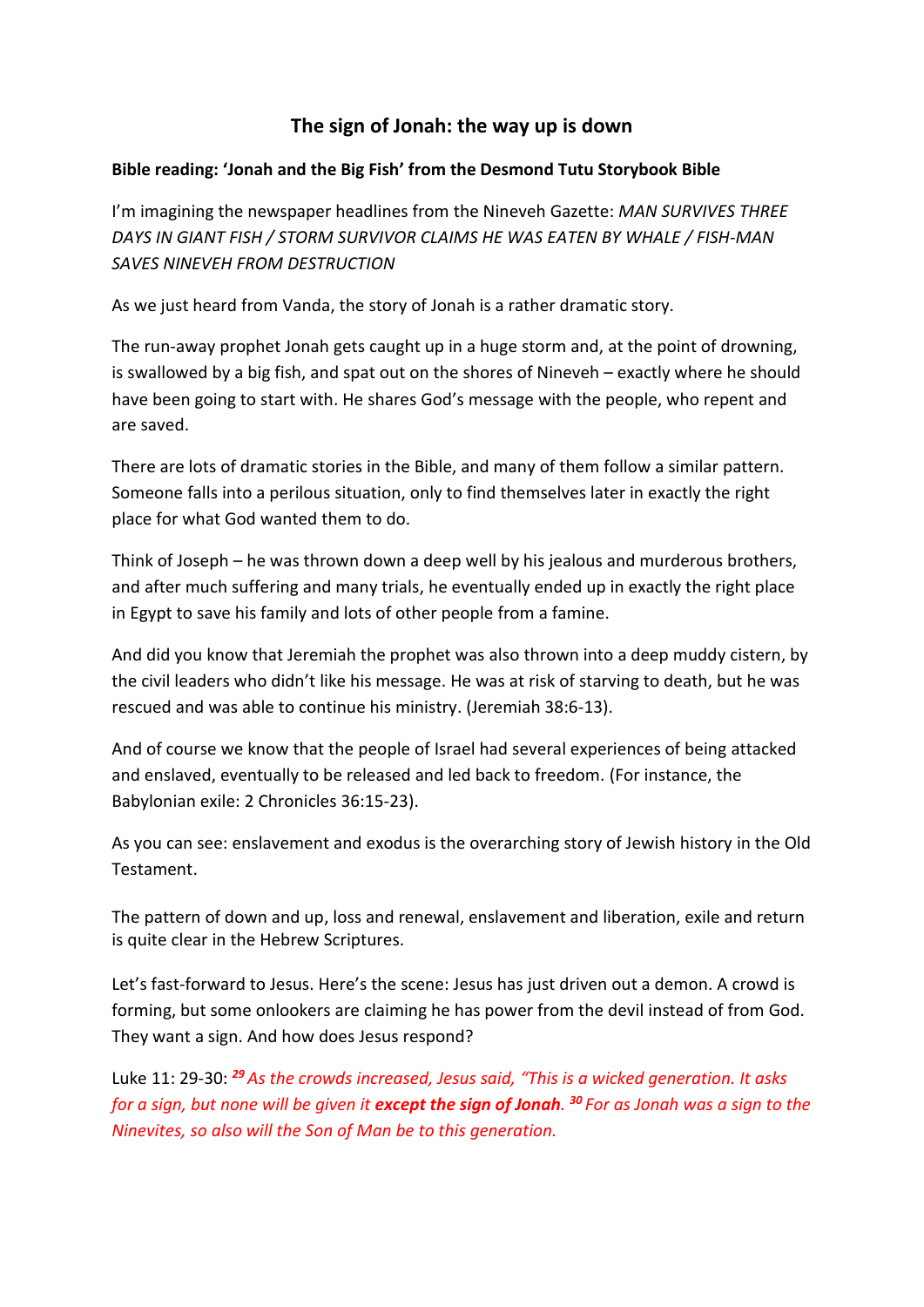Jesus obviously saw something of himself in the story of Jonah. And so the story of Jonah can therefore teach us something about the good news of Jesus.

Let's take a look…

The story of Jonah and the life of Jesus follow similar patterns:

- Jonah spent three days in the belly of the fish; Jesus was dead for three days in the tomb.
- Jonah was spat out (very much alive) onto the shores of Nineveh; Jesus was resurrected from death to life and walked out of the tomb.
- And why? God intended to save the Ninevites through Jonah, even though they had done terrible things; through Jesus, God wanted to save the world.

So we can see, Jonah in the belly of the whale is a metaphor for what would later become the doctrine of the cross.

The sign that Jesus chose to represent the mystery of transformation – for death and rebirth – is the sign of Jonah (Matthew 12:39, 16:4; Luke 11:29).

So what does this mean for us?

First of all, this pattern of transformation feels very much like a mystery. This kind of faith is not logical or rational.

It's difficult for us to comprehend because it is counterintuitive. But this is Jesus' message: Mark 9: 35: *"Anyone who wants to be first must be the very last"*. And John 12: 25: *Anyone*  who loves their life will lose it, while anyone who hates their life in this world will keep it for *eternal life.*

## Very topsy-turvy!

Jesus tried to tell the disciples many times that this upside-down pattern was his destiny. For example, Mark 8:31: *"He began to teach them that the Son of Man must suffer greatly and be rejected by the elders, the chief priests, and the scribes, and be killed, and rise after three days"*. But the apostles misunderstood or rejected this message of transformation through darkness and suffering. (Mark 8:32, 9:32, 10:32).

In our culture, we are so used to trying to manage situations, to solve problems, to accumulate good things, to avoid suffering, and hide our struggles.

In the letter to the Philippians, the apostle Paul wrote something quite different! He wrote about "reproducing the pattern" of Jesus' death and thus understanding resurrection. Philippians 3:10-11: *I want to know Christ and experience the mighty power that raised him from the dead. I want to suffer with him, sharing in his death, <sup>11</sup> so that one way or another I will experience the resurrection from the dead!*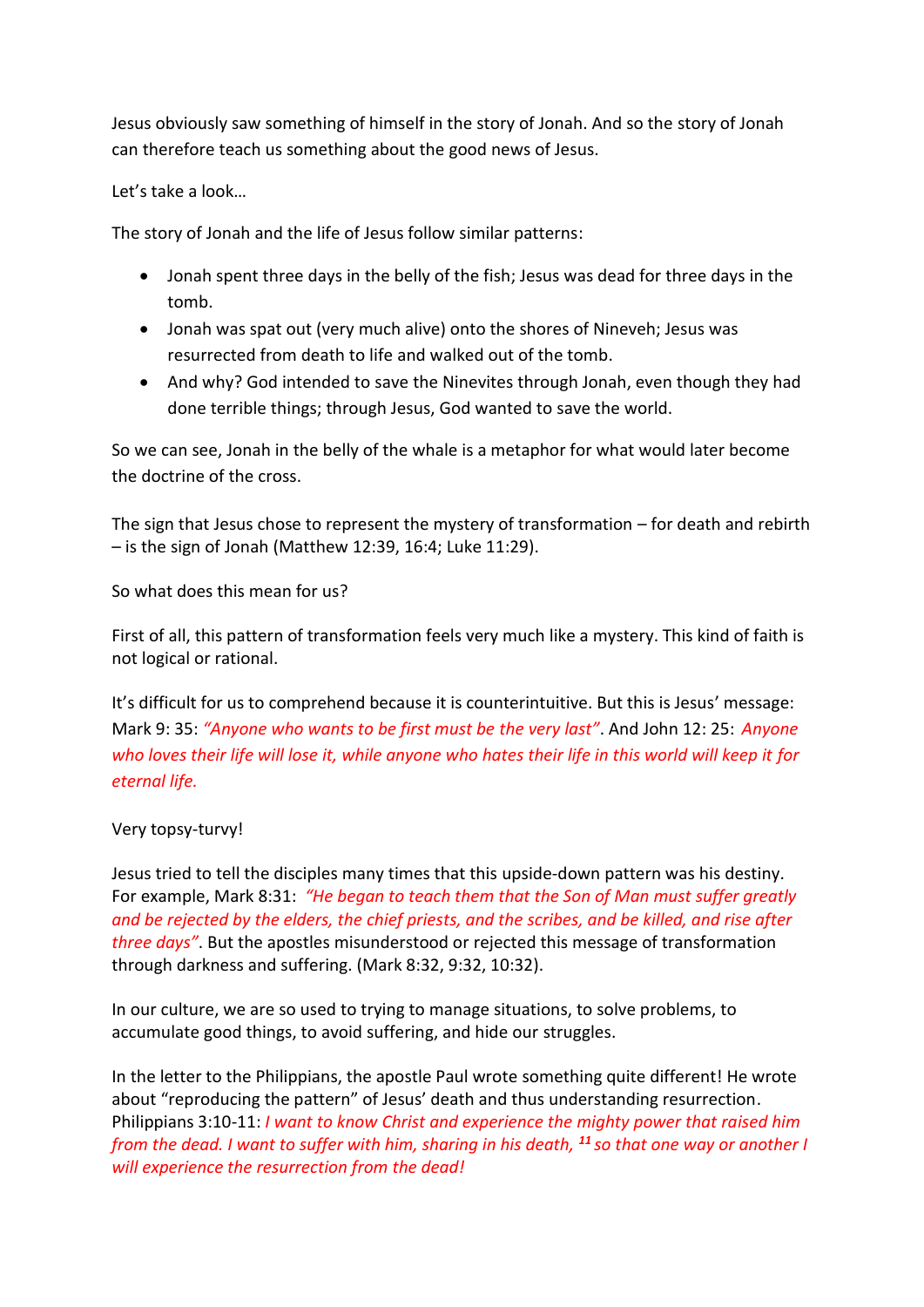This seems to the pattern that Christ was teaching and living:

We don't know resurrection until we have died. The seed only sprouts a green shoot after it's been buried in the earth. The way up is down.

Joseph down the well. Jeremiah down the cistern. Jonah drowning in the ocean. The Israelites in captivity. Jesus crucified and buried.

BUT, spending time in a fish belly is hardly pleasant. Nobody chooses to be thrown into a well or to go through pain, suffering or death.

More often than not, it's the circumstances of life that bring us to the belly of the beast. We find ourselves in a situation we can't fix, control, explain, or understand. Have you had such an experience?

Maybe for you, the Corona-Virus pandemic has been a Jonah experience.

Corona has been like a storm, and many of us have been unwillingly thrown overboard from the security of our normal lives. With all the uncertainties, challenges and sadness, we've found ourselves in a place where we've needed lots of faith. Where we've had to trust in the mystery of God's salvation. Where many questions have arisen, and answers are few. Where some days have felt without meaning.

And here, especially here, God's grace meets us. Because when we are led to the edge of our own resources, when we are no longer able to manage and control the situation, then we only have the hands of God to fall into.

In the depths of the sea, in the belly of the fish, in the darkness of the tomb, at the bottom of the well, when we've hit rock bottom... God's grace flows down to us.

And later, when we look back, we know that we found something firm beneath our feet. We realise there were glimpses of light. We remember a sense of presence. We are somehow more alert to the presence of God with us. We have been transformed.

This kind of transformation usually happens *not when something new begins but when something old falls apart.* The pain of something old falling apart—disruption and chaos invites the soul to listen at a deeper level. It invites the soul to go to a new place.

Because of Corona, we are different people. Because of the struggles we have been through, we are transformed people. We have been spat out by the whale onto a new shore. We have been resurrected into new life.

But be patient! This grace-filled transformation takes time. God lets Jonah run in the wrong direction, until this reluctant prophet finds a long, painful, circuitous path to get back where he needs to be—in spite of himself!